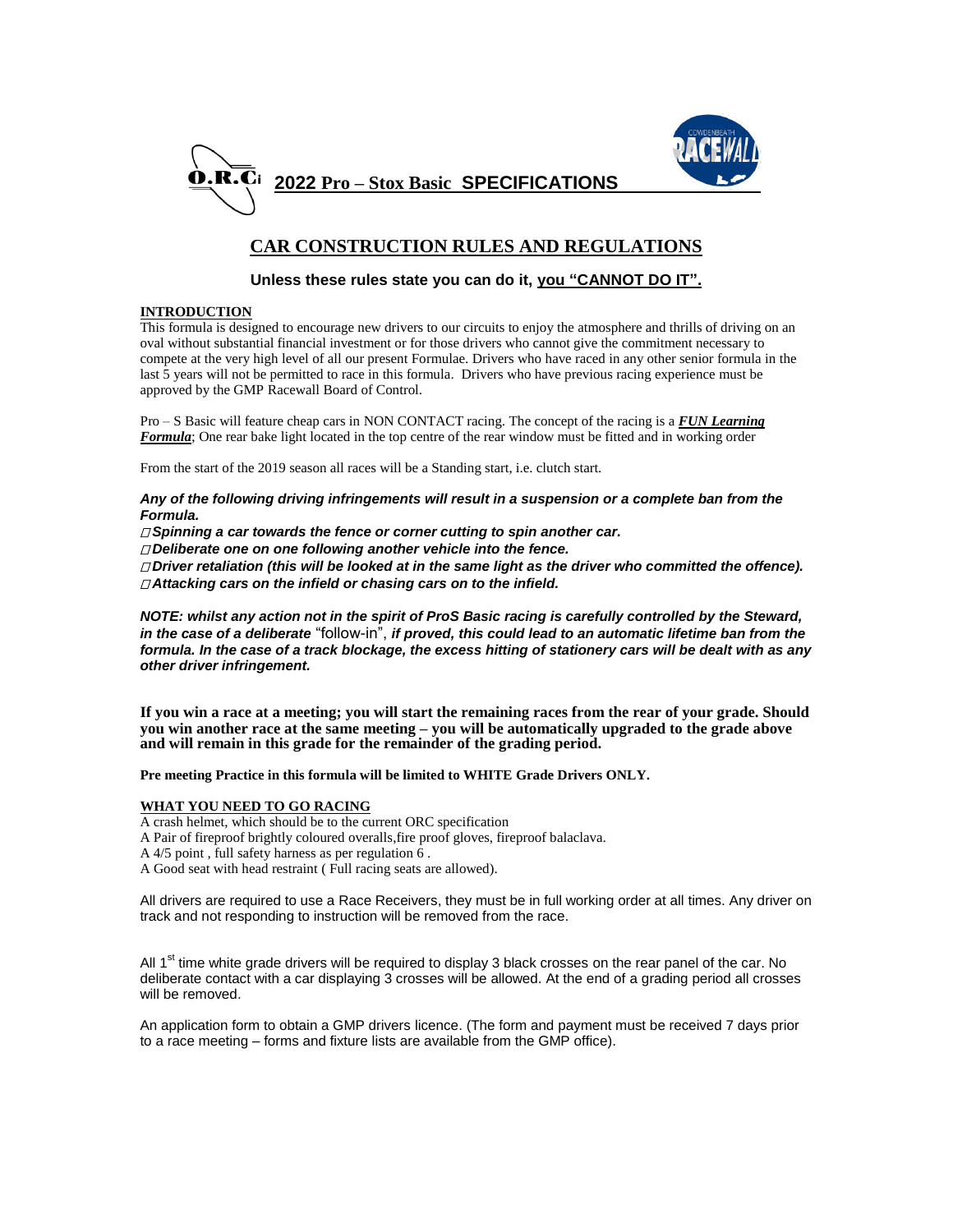## **1. CARS ELIGIBLE**

| <b>Vehicle Make &amp; Model</b>                                                                   |                    | <b>Engine Capacity</b> |  |
|---------------------------------------------------------------------------------------------------|--------------------|------------------------|--|
| Any 1400cc, metal bodied, four -<br>seater saloon or hatchback as<br>listed below.                |                    |                        |  |
| No coupé, or estate; van derived<br>cars are allowed. No sport<br>versions / GTI etc are allowed. |                    |                        |  |
| Citroen                                                                                           | AX, C1, 2 & 3.     | 1360cc 8v              |  |
| Saxo                                                                                              |                    |                        |  |
| Ford                                                                                              | Fiesta             | 1388cc 16y             |  |
| KA.                                                                                               |                    |                        |  |
| <b>Nissan</b>                                                                                     | Micra              | $1275cc$ 16y or        |  |
|                                                                                                   |                    | 1392cc 16y             |  |
| Sunny                                                                                             |                    |                        |  |
| Peugeot                                                                                           | 106, 107.          | 1360cc 8y or 16y       |  |
| 205, 206.                                                                                         |                    |                        |  |
| Fiat                                                                                              | Punto.             |                        |  |
| Renault                                                                                           | Clio               | 1390cc 8y or 16y       |  |
| Suzuki                                                                                            | Swift              | 1298cc 16y             |  |
| Toyota                                                                                            | <b>Starlet FWD</b> | 1332cc 16y             |  |
|                                                                                                   |                    | Yaris.                 |  |
|                                                                                                   |                    | Fabia.                 |  |
| VW                                                                                                | Polo               | 1390cc 8y or 16y       |  |
| Lupo                                                                                              |                    |                        |  |

Anyone wishing to try another type of car should contact the Promotion for permission before they start any preparations. **In 2022 the use of the Newstyle Mini, 1400cc will be allowed as an experimental car for the season.** 

## **THE FOLLOWING CARS ARE EXCULDED FROM RACING IN PS Basics:-**

#### **HONDA. VAUXHALL CORSA.**

#### **2. PREPARATION & Paintwork**

Original Bumper and Dash board should remain, removal of loose items is allowed, e.g. glove box flaps, heater matrix maybe bi-passed removed. car must start with original key.

Remove all exterior mouldings/headlamps/door handles, exterior mirrors.

Remove all glass, interior trim, head linings, door linings, floor coverings, passenger seats.

**Any car arriving at the stadium with glass either fitted or loose inside the car will not race. (NB it is not** 

**satisfactory to tape over bonded windscreen rubbers, they must be completely removed)**

Tow bars must be **completely** removed together with spare wheel carriers.

A "quick release" nylon window net must be fitted to the driver's door. Steel mesh is not permitted.

All cars must be neatly turned out at the start of each meeting. Any driver arriving at a meeting with a car which, in the opinion of the scrutineer is in an unraceworthy condition will be refused racing.

The driver's racing number must appear on the doors of the car both sides and must be 12" high minimum. They should be preferably in large American style numbers Black numbers on white background. The bigger the better.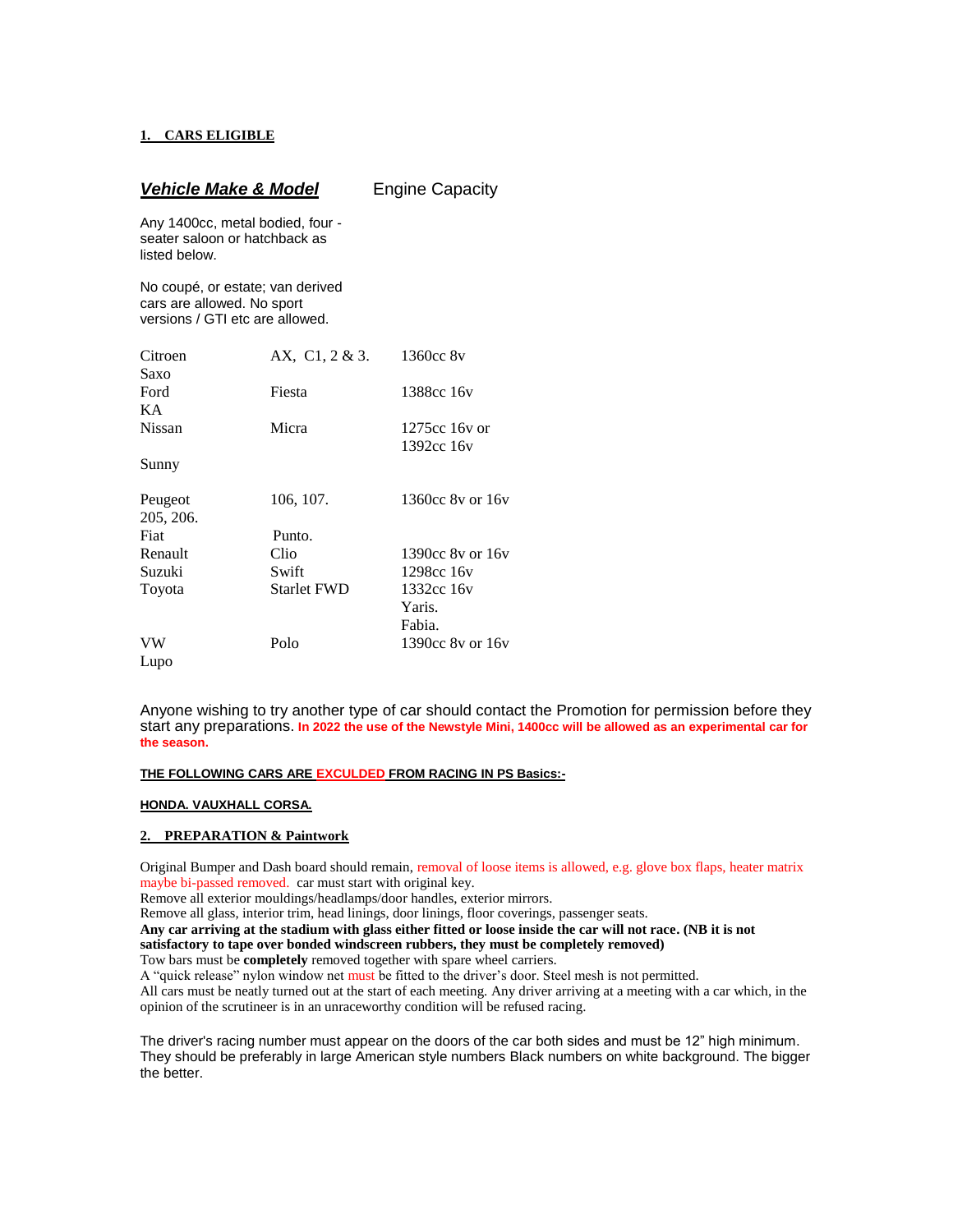A 'Sun Visor' made of metal and having a depth of at least 6" may be fitted to the top of the windscreen aperture. The drivers name only must appear across the sun visor position. All sign writing must have a professional appearance.

Scrutineers will instruct drivers to change their numbers if lap scorers find it difficult to read them. The whole of the roof of the car must be painted in the drivers current grade colour. **A ROOF FIN IS MANDATORY — BLACK ON WHITE. Each number on the Fin must be MINIMUM 9" HIGH x 1" WIDE. If your number cannot be read, you will NOT be lap scored.**

Any car that does not comply with this rule will not be permitted to race.

## **3. BODYWORK and BUMPERS**

No welding for strength.

All holes in the front bulkhead must be filled to provide a firewall between the engine and driver.

All doors and bonnets must be secured shut. Using Chain or Harness straping only. But not welded shut.

A hole must be cut in the bonnet near to the carburettor, maximum size  $6^{\degree}$ .

DO NOT fill in head lamp or rear lamp apertures.

Front and rear bumpers **must** have a form of retaining strap/plate fitted via bolting or pop-riveting or Tex Screws. *No panelling inside of car i.e. doors, rear seat aperture etc.*

*Cars that are deemed to have excessive welding repairs will fail scrutineering. Wings must remain as standard & not be welded around the arch***.** 

Bright colours for bodywork are recommended and a good overall appearance is mandatory. Cars may be sign written.

#### **Drivers may NOT paint their car in Team Colours or similar to that of other cars other than at organised team events.**

Mirrors may be fitted.

#### **Scrutineers will fail cars that are not in a clean and tidy condition.**

#### **Door Plates**

A steel door plate must be fitted outside the drivers side front door to overlap the A & B posts by a minimum 2˝ and maximum 6<sup>"</sup>. (see illustration) This must be a minimum 8mm thick and  $12$ <sup>"</sup> deep.

A maximum of eight bolts can be used to secure this plate, of which two must pass through the front pillar and two through the centre pillar or through an end plate that is welded to the roll bar. All bolts must be secured using washers made from flat bar to prevent bolts pulling through. All bolts must be trimmed to prevent injury.

## **4. ROLL CAGE**

- You must fit as a **minimum** a single "hoop" roll bar in support of the door pillars, securely bolted to the roof and floor with a minimum size bolt of *3/8" (8mm)* and suitable washers.
- The hoop must be one piece or two uprights on one top bar of a welded construction.
- One cross bar is compulsory, a second is optional; these must be welded or bolted to the uprights and must support the drivers seat to stop it twisting.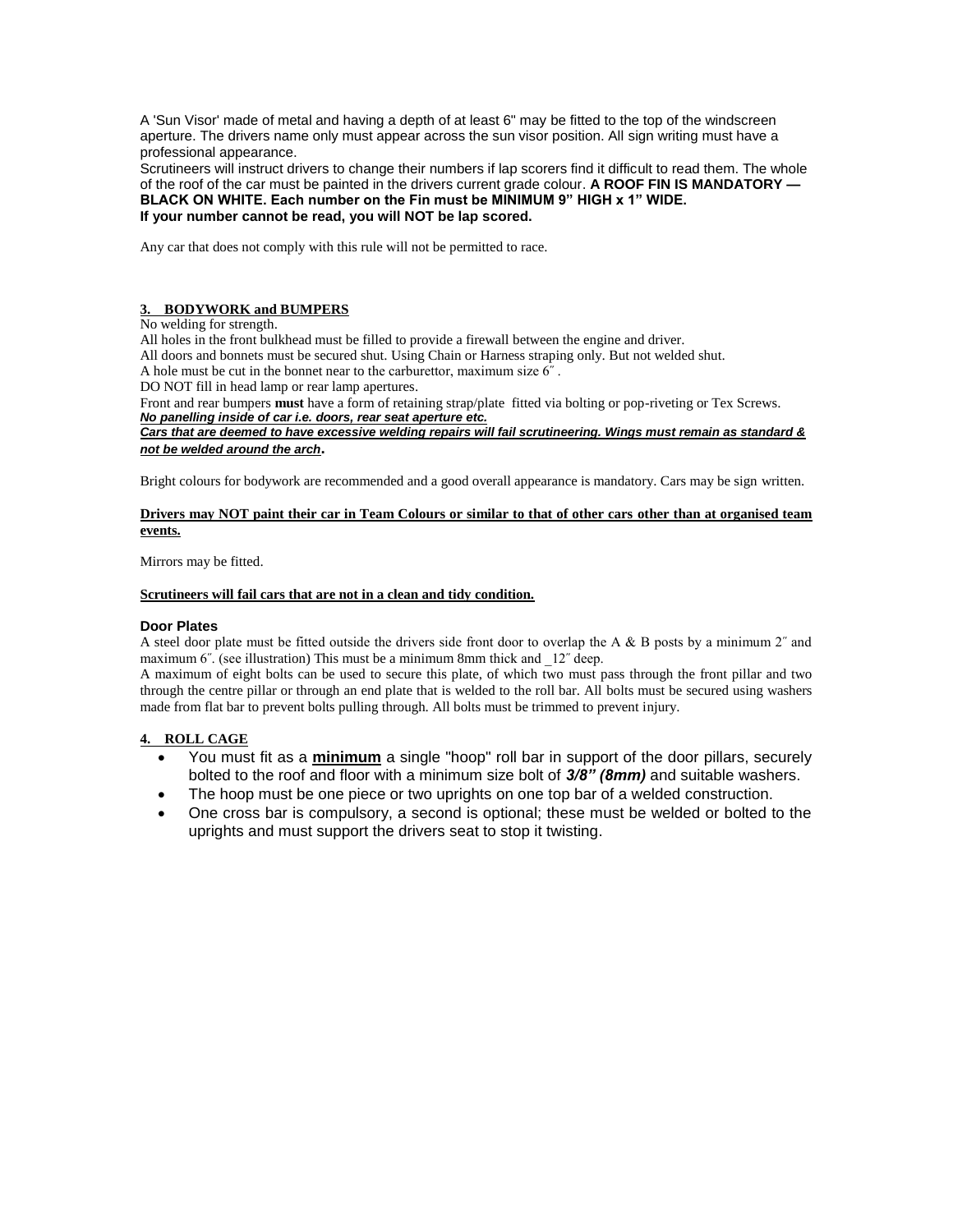# **TYPICAL ROLL BAR (H-FRAME)**



Plans Supplied by BBR Fabrication 07974 188819

- $\bullet$  The minimum size for roll bar is 11/2 "(40mm), maximum size 4"(100mm), minimum thickness 3mm(75mm).
- Crossbars must have a 5" (125mm) square end plate fitted.
- The roll bar cross bars must be straight and no protrusion of cross bars must exist.
- Each upright must have a maximum or two bolts on each side to the floor and one each side at the top.
- No scaffold clamps allowed, all adjustable feet must be welded to the cage.
- The seat must be supported and secured at shoulder level to the cage, you may fit the  $2^{nd}$ cross bar in support of the seat just below the window aperture or weld a frame on the cage to support the seat at the top.

## **5. DRIVER'S SEAT**

A seat complete with a secure head restraint must be fitted. Competition seats may be used. The seat must be securely mounted at shoulder height to the cross bar or to the rollover bar and bolted securely to floor. When the driver is securely belted in the car, i.e. ready for racing, there must be a minimum gap of 4˝ between the top of the driver's crash helmet and the roof of the car.

## **6. SEAT BELTS**

Only belts comprising separate shoulder and lap straps will be permitted. All belts must connect to the quick release buckle. In the case of NASCAR lever latch buckles, it is advisable to fit a secondary means of detent to prevent overall sleeves accidentally unhooking buckles during racing. A small section of tubegrip elasticated bandage slid over the hooked buckle serves this purpose. Special attention must be paid to the condition of seat belts and fixings once fitted. An extra bar is to be fitted to the roll cage behind drivers seat, approximately 4" below shoulder height of driver. Seat belts; Shoulder straps must be fixed to this bar or allow the belts to lever over it. Information is available from your promotion on the correct procedure to follow when fitting seat belts, remember, your life depends on them..

## **7. ENGINES**

Maximum engine size 1400cc and must remain standard no competition parts are allowed (i.e. Valve springs, cam shafts, valves, pistons etc.).

A standard electric fuel pump that can be used in any car.

Air filter may be removed.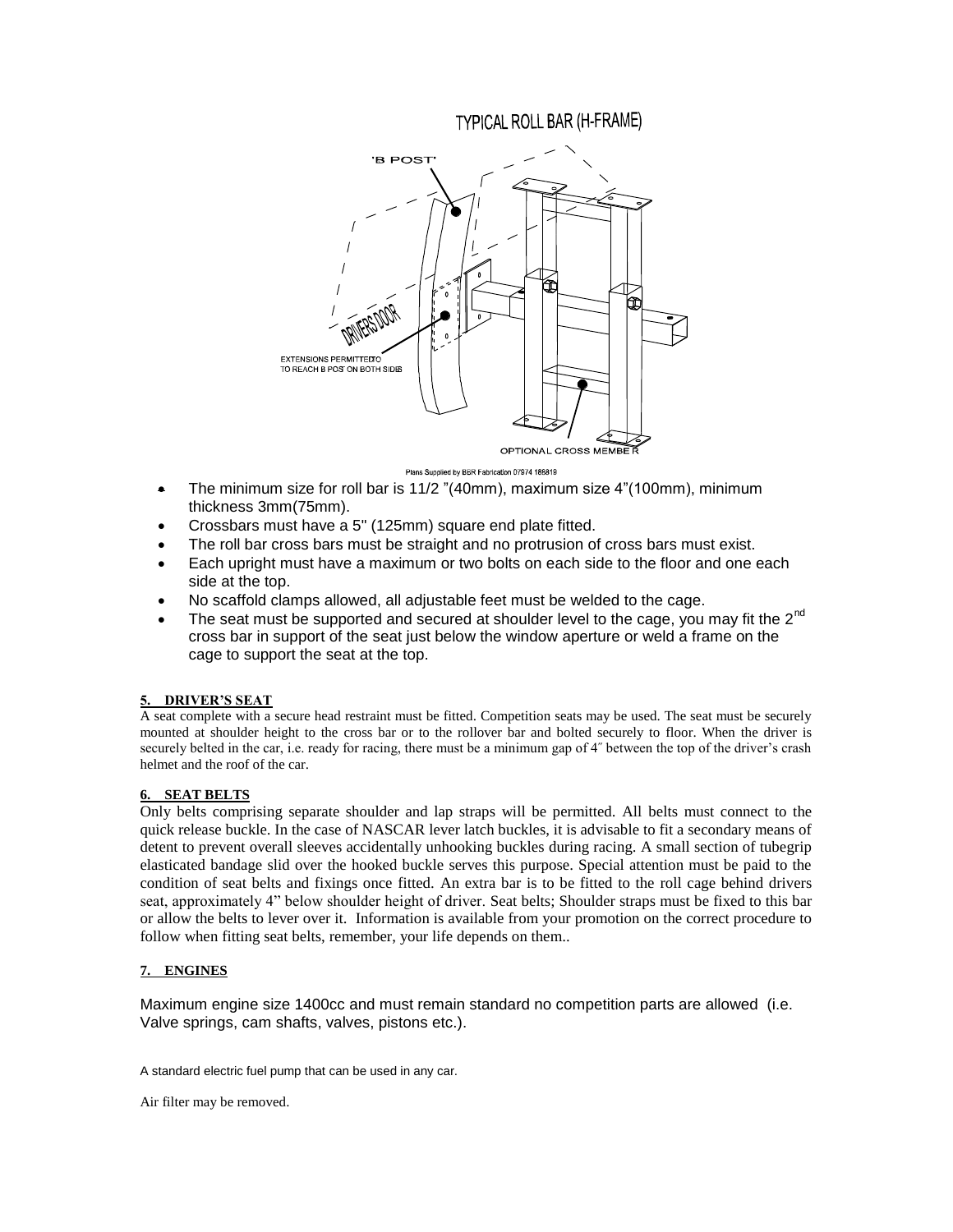**New Cars built for the 2022 season their** Exhausts must come from the range of car to which they are fitted and must be the full system not be altered in any way from original. Repairs are permitted to the system. Everything must remain as manufactured and the CAT must remain intact. Engine Identification marks must be clearly visible to scrutineers.

## **8. GEARBOX / AXLE**

Gearbox must be as manufactured to the same vehicle range.

Axle and ratio must be as manufactured.

Locked differentials are not permitted.

Fabricated mountings may be used where standard alloy mounts are found to be unsuitable these must be of max 3mm plate.

## **9. RADIATORS**

Any radiator may be used but it must be fitted in original position. Maybe held in by cable ties or rope.

#### **10. BATTERY AND ELECTRICAL**

Battery must be securely fitted to, the roll bar or passenger floor pan, and must be covered with a leak proof material. It must be isolated from fuel tank.

All wiring must be fully insulated and an electrical cut-off switch must be fitted in such a way as to cut the power to the engine & Fuel pump.

Electrical starters must be fitted and be in working order. Ignition barrels must be situated well away from drivers knee.

#### **11. FUEL TANK**

The original fuel tank and lines must be removed. A maximum 2 gallon tank drawing fuel through a stand pipe outlet at the top of the tank must be used. It must have a secure screw-on metal cap and be fitted with a breather pipe *fitted with a non return valve* which will prevent spillage of fuel should the car be inverted. The tank must be fitted securely to the roll cage, clear of the battery.

#### **12. FUEL SHUT OFF / Fuel PIPEING**

A manual shut off tap must be fitted within easy reach of the driver.

Fuel pipes must be metal / copper or rubber fuel pipe marked for petroleum use. Rubber must be run through metal covered tube when in car and securely clipped to prevent leakage. A 6˝ section of flexible pipe is permitted to fix the fuel line to carb, pump, tank and the fuel cut off tap.

#### **13. BRAKES**

Must remain as manufactured in the range of the car used and must be working on all four wheels. The handbrake must be in working order.

#### **14. WHEELS / TYRES / SUSPENSION**

Any standard road wheel to the car up to 14". i.e. Ford on Ford. **NO 15" will be allowed even if Standard to the Car**

| 155/70/13 | 155/65/13 |
|-----------|-----------|
| 165/70/13 | 165/65/13 |
| 155/80/13 | 155/65/14 |
| 165/80/13 | 165/65/14 |
| 155/70/14 | 175/65/14 |
| 165/70/14 | 175/65/13 |
| 155/80/14 |           |
| 165/80/14 |           |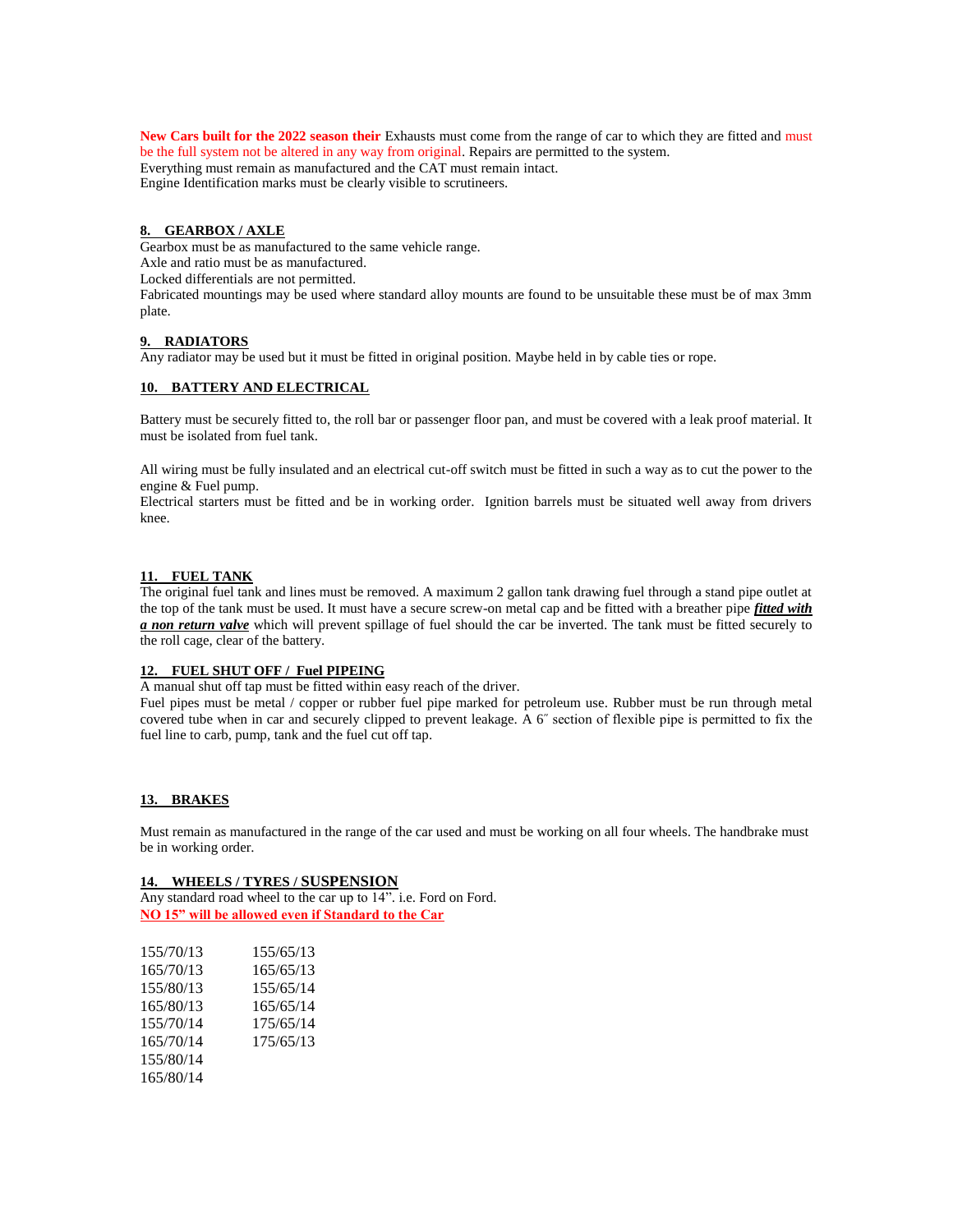Tyre size must be the same across the axle. Tyres must not exceed a purchase price of £55 incl of VAT, available from any local stockist, I.E. Kwik Fit, Viking, Coopers, etc.

All four wheels must be of the same diameter.

Hub caps must be removed.

All balance weights must be removed.

## Any tyre with buffed markings will not be accepted, *any tyre found to be contaminated with tyre softener of any description will render the DRIVER to an immediate suspension from racing for 12 months.*

The driver must be able to show proof of purchase to the promotion if questioned about any tyre he uses. If this cannot be done then the tyre will be deemed illegal until the tyre can be checked. Note: The promotion reserves the right to review the regulation relating to wheels and tyres at any time.

**Suspension,** must remain standard. Camber must conform to manufactures tolerance.

## **15. DRIVERS – ONE CAR PER MEETING**

Each driver is only permitted one car per meeting and each car is only permitted one driver per meeting.

#### **16. Steering Wheel**

A quick release steering wheel is permitted but must not be removed to exit car during races.

## **17. SAFETY EQUIPMENT**

ORCi Driver Safety Equipment Specification Regulations

• The "Driver Safety Equipment Specification Regulations" are a common set of regulations, produced by the ORCi, governing the safety equipment used by drivers, and applicable to all ORCi sanctioned formulas.

• These regulations are located in the "Technical" section of the ORCi website where they can be accessed by anyone, and managed in a controlled fashion to ensure integrity and consistency across formulas.

• Drivers should regularly consult the ORCi website for the latest applicable regulations and updates: o ORCi Website Technical Section:

http://www.orci.co.uk/Content/Technical o ORCi Website Home-page:

http://www.orci.co.uk/Home o Follow the ORCi on Social Media: Facebook –

@OvalRacingCouncilInternational o Twitter - @orc\_int